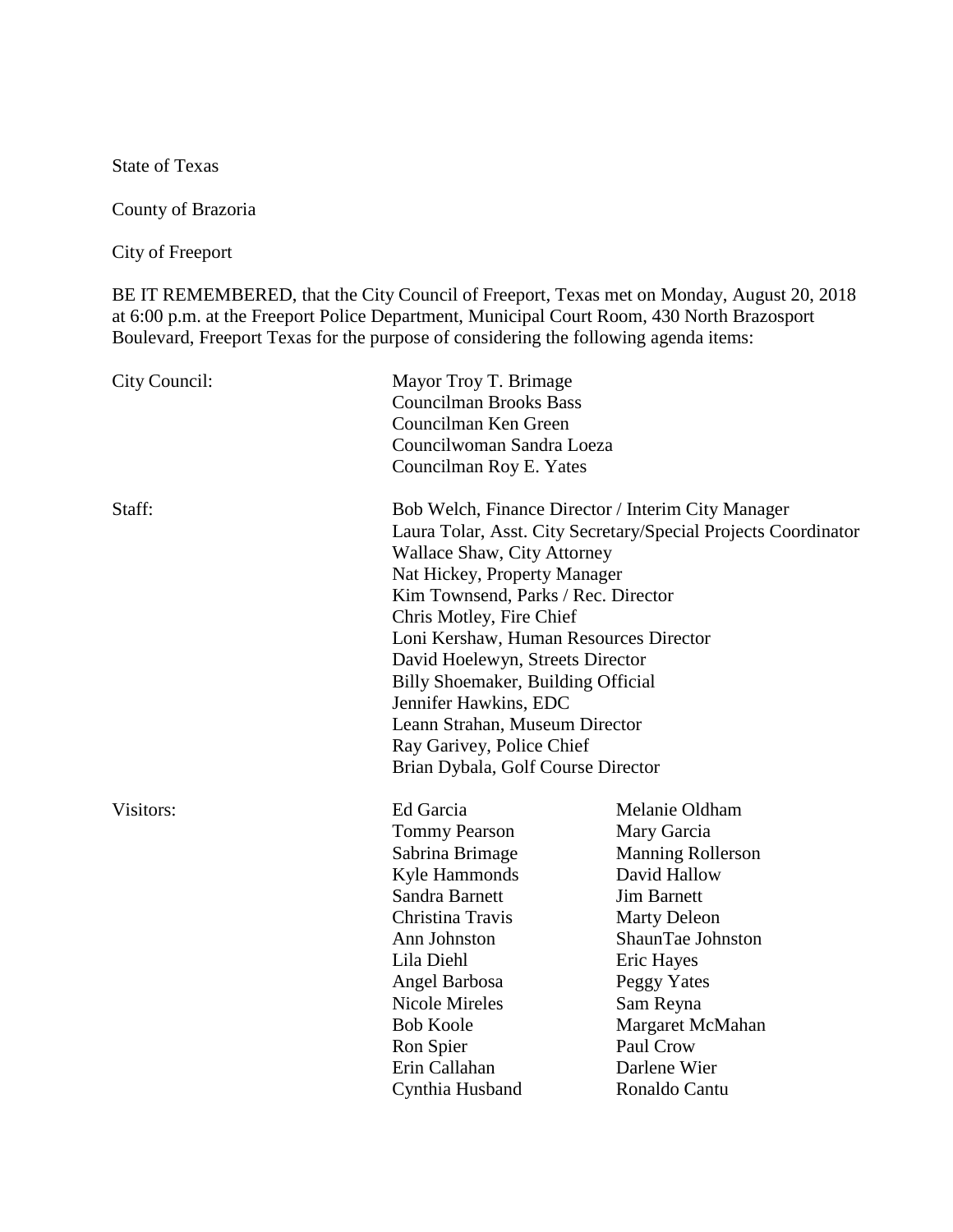Edmeryl Williams Angie Williams Jerry Meeks

## Call to order.

Mayor Troy T. Brimage called the meeting to order at 6:00 p.m.

Invocation.

Wallace Shaw offered the invocation.

Pledge of Allegiance.

Mayor Troy T. Brimage led the Pledge of Allegiance.

## Attending citizens and their business.

Manning Rollerson thanks the City and Mayor Brimage for attending World Harvest. He asked if there would be a hearing or just a swap if anything is done regarding the park on the east end. Mayor Brimage advised there would be a hearing if that were to be considered. Mr. Rollerson commented that the playground equipment is rusty.

Consideration of approving the minutes for August 6, 2018 and August 13, 2018 meetings.

Councilman Bass asked if we could make a correction to the August 6, 2018 meeting.

On a motion by Councilwoman Loeza, seconded by Councilman Bass, with all present voting "Aye", Council unanimously approved the minutes for August 6, 2018 and August 13, 2018 meetings.

Consideration of Resolution No. 2018- 2555 amending Resolution No. 2017-2512 to substitute Talbert Brimage, Mayor, for Jeff Pynes, former City Manager, as the City's authorized official for an ASSET PROTECTION INITIATIVE GRANT FOR FY 2017-2018 grant #3251701.

On a motion by Councilman Bass, seconded by Councilman Green, with all present voting "Aye", Council unanimously approved Resolution No. 2018-2555 amending Resolution No. 2017-2512 to substitute Mayor Brimage for Jeff Pynes as the grant manager.

Consideration of authorizing preparation of documents for the sale to Paul Crow and Ron Spier of the 0.291 acre tract adjoining their 0.212 acre tract known as Lot 2B, Block 211, in the C. Henninger Subdivision known locally as 200 Front Street, Freeport and authorizing the Mayor to sign and the City Secretary to attest the same.

Mr. Spier commented that after the recent council meeting he would like to make an offer of \$10,000 for the property from the levee to the river. He thought that was a fair price. Mr. Spier commented that the property is land locked and they would construct two new homes for themselves.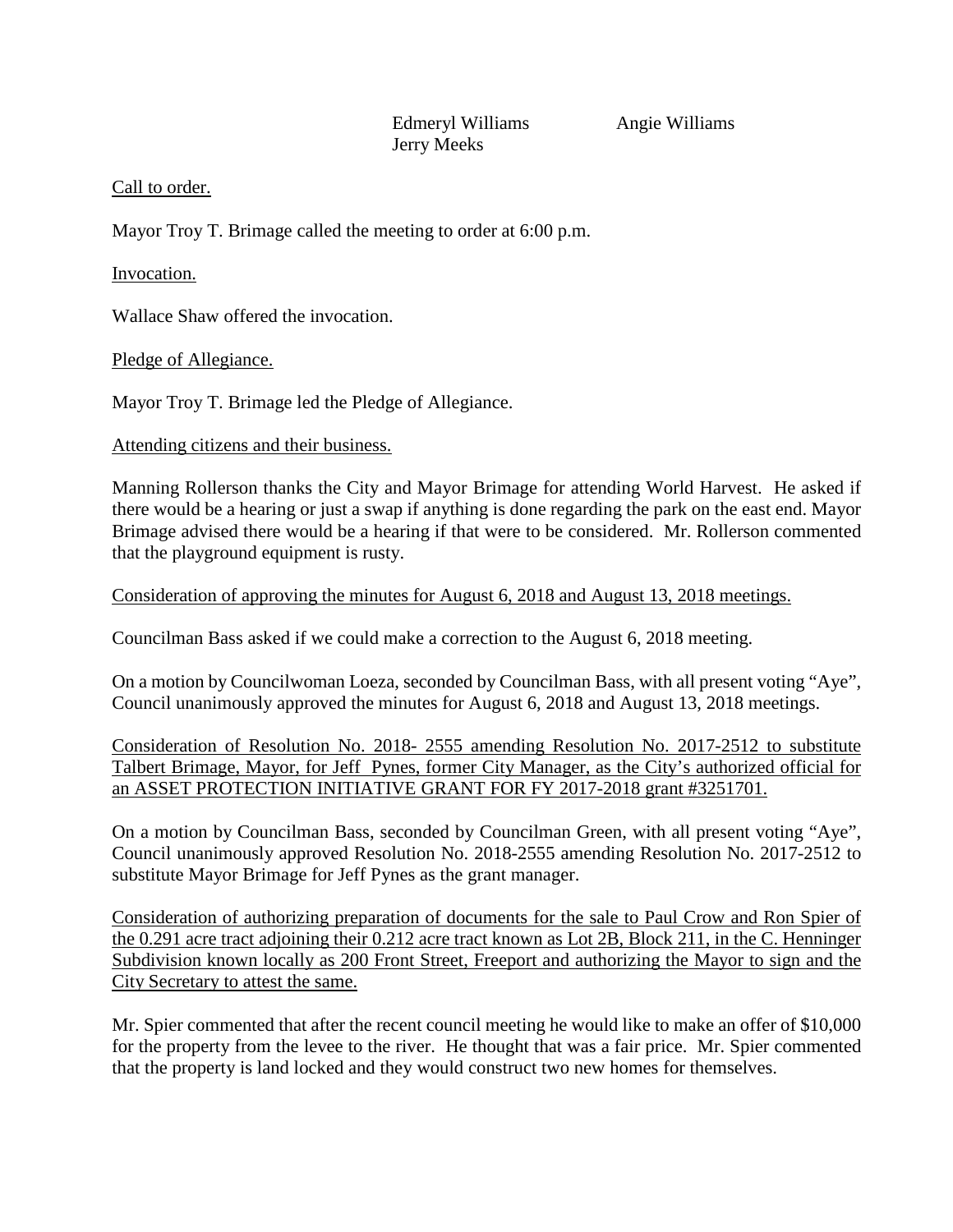Councilman Green commented that no part of that property is level.

Melanie Oldham asked if the property has been surveyed and appraised and who would be responsible if the levee were damaged for some reason.

Ed Garcia commented that the master plan suggested that waterfront not be sold and wondered what the rush is to sell this property.

Mayor Brimage commented that these property owners will spend a couple hundred thousand dollars on improvements to this property.

Tommy Pearson asked how this property can be accessed.

Ed Garcia said that no one will be able to use the property to fish from.

Councilman Yates said he was ok with selling the property. He figures it would be approximately \$1.20 per square foot.

Mr. Spier commented that the property in question has about 180 foot of waterfront.

Peggy Yates asked if this property was not sold to them then who would it be sold to.

Bob Koole commented that he also was concerned about the levee system and thought children should have the same memory fishing on the river like he did.

Nicole Mireles asked what is the status of the masterplan.

Jennifer Hawkins, EDC Director, said the masterplan would be finalized after the next townhall meeting.

Manning Rollerson stated that he felt the riverfront property was valued too low.

Peggy Yates commented that property is only worth what someone is willing to pay for it.

On a motion by Councilwoman Loeza, seconded by Councilman Green, with all present voting 4 to l, this item was approved. Councilman Yates opposed.

Discuss Tax Rate in general and the process used to determine it.

Mayor Brimage stated that with the proposed tax rate that the taxes should only go up \$4.80 per household annually. Also, that since the appraisal protests the values has gone from \$50 million to \$36 million.

Manning Rollerson asked how a city can grow without raising taxes. He asked where would the money come from.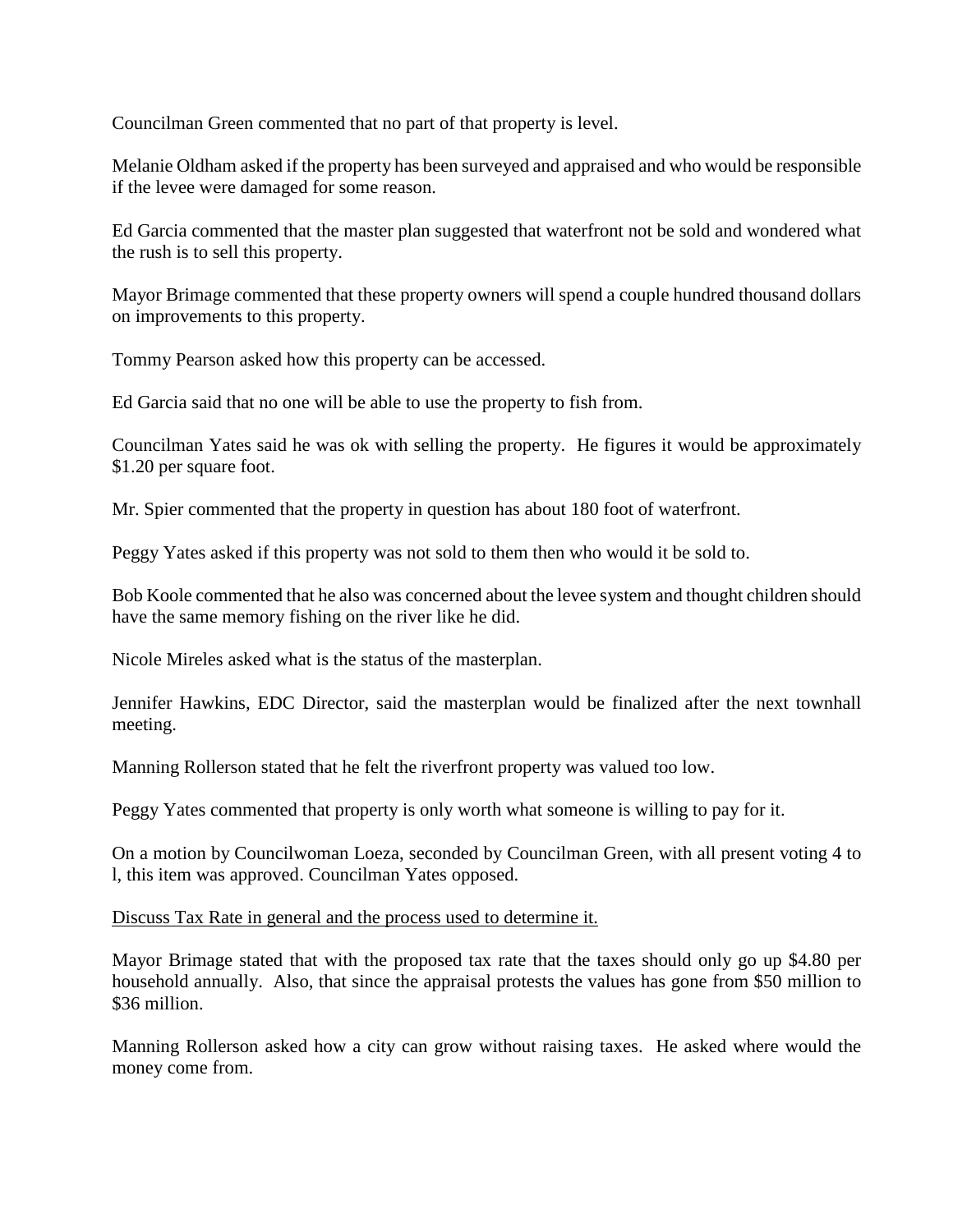Eric Hayes asked when the industrial contracts would expire

Interim City Manager Bob Welch said 10 years.

Mayor Troy Brimage stated that he was interested in bonds to get the city's infrastructure fixed.

Discuss building blocks program as used in the past, and whether or not it should be started again and, if so, any changes needed.

Mayor Troy Brimage stated that he was interested in researching and bringing back the Building Blocks program for residents that are truly needy.

Nicole Mireles stated that the Concerned Citizens of Freeport group has helped at two houses.

All council members felt it was a good thing and to move forward with discussions.

Consideration of presentation of request given by Cynthia Husband for permission to move her home from 303 East 2nd Street 1609 North Avenue Q, Freeport.

Ms. Husband stated that she has required movers. The roof and porches must come off. She said the house has solid wood and the siding is in good shape. The intent of his house is for it to be her retirement home. She will replace the windows, roof and plumbing. She has spoken to the neighbors at the new location and they were excited.

Ms. Husband stated that this would be her seventh home to refurbish.

Council encouraged her to work with the Building Department moving forward.

Presentation from the blues fest for approval of beer license holder.

Ms. ShaunTae Johnston spoke regarding the beer license. She stated that she was getting the run around from Mr. Welch and Mayor Brimage.

Mayor Brimage stated that he does not want the Biker Bash in Freeport. He stated that long time member of the Lions Club Richard Turner quit Lion's Club because of the last Biker Bash.

Councilman Green asked if Lions Club would be involved this year.

Ann Johnston stated that the club voted to not be involved this year.

Nicole Mireles asked if city staff will be used to set up and take down this year's event.

Ann Johnston asked how this event was different than Riverfest.

Marty Deleon, organizer of the Biker Bash, stated that he picked a beer license holder from outside Freeport so no one got their feelings hurt. He said that he has a signed agreement with Ms. Johnston.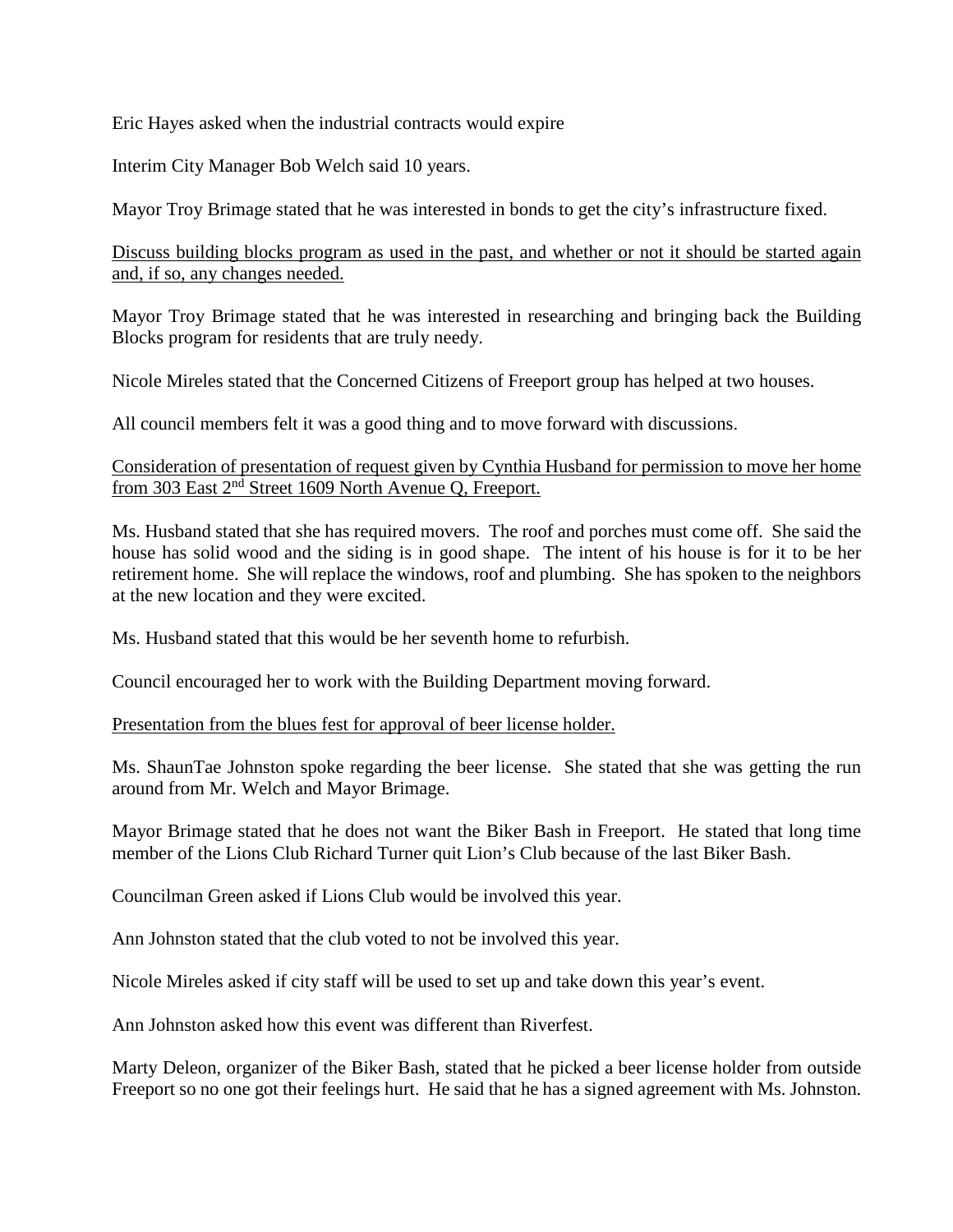He realizes that last year's event put a sting on the city and he has done his best to ensure nothing of that nature will occur again.

Ed Garcia stated that Blues Festival used to be a family event then the bikers brought in the undesirables.

Mr. Deleon stated that there have only been two arrests in 14 years.

On a motion by Councilman Yates, seconded by Councilman Green, with all present voting 3 to 2, this item was approved. Councilman Bass and Mayor Brimage opposed.

## Work Session:

Mayor Troy T. Brimage announcements and comments.

There were none.

Councilman Green Ward A.

There were none.

Councilman Bass Ward B.

Councilman Bass questioned the responsibility of trimming trees, sidewalks and lights.

Mr. Hoelewyn stated that if the trees were in the city easement and covering a stop sign or over sidewalks the city has been trimming those trees.

Mr. Bass said that he believes the ordinance states that it is the responsibility of the homeowner to do the maintenance of the trees. Councilman Bass added that there was still a need to get the trees trimmed near the new Freeport Elementary near  $10<sup>th</sup>$  and  $11<sup>th</sup>$  Streets.

Councilman Bass stated that the Concerned Citizens Group are looking for projects to help needy folks with home maintenance.

Councilwoman Loeza Ward C.

Councilwoman Loeza questioned how far fire hydrants were from one another.

Fire Chief Chris Motley stated they are normally 500 feet and the maximum is 1,000 feet.

Councilman Yates Ward D.